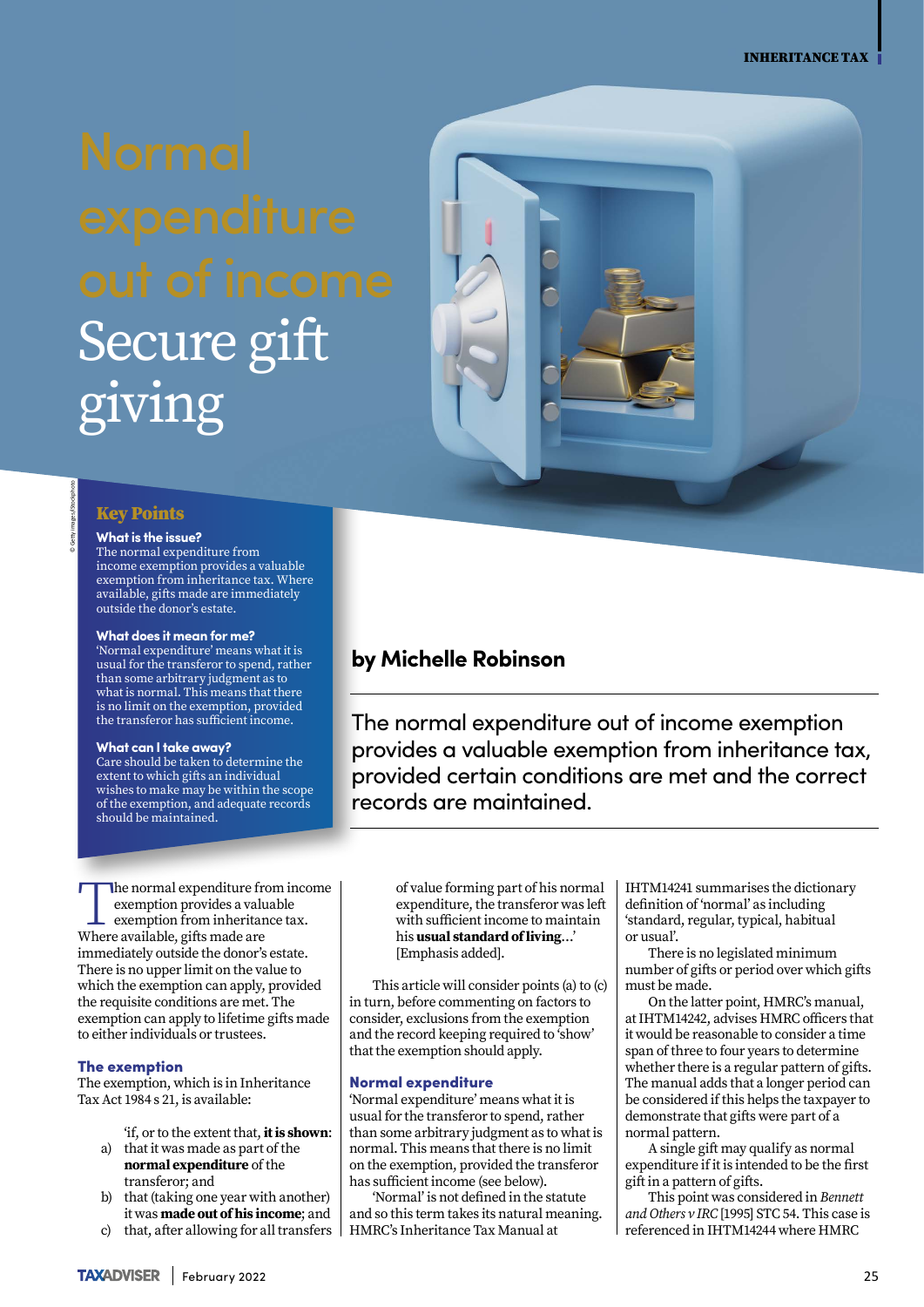

summarises Lightman J's approach as meaning that, in brief, normal expenditure can be considered in one of two ways:

- 1. by examining the transferor's expenditure over time; for example, giving 10% of income to charity or family members each year; and
- 2. the individual being shown to have assumed a commitment, or adopted a firm resolution, regarding their future expenditure with which they have then complied.

The transferor recording their intention at the outset of arrangements can assist with point 2. This is particularly true if the gift is a single gift, in which context HMRC comments that taxpayers or agents must provide strong evidence that the gift is 'genuinely intended to be the first in a pattern and that there was a realistic expectation that further payments would be made'.

### Made out of income

The 'income' which can be used to make gifts is the income the individual has received after taxes and expenses. Income is income for accountancy purposes, which may not match income for tax purposes.

One point which often arises in practice is 5% withdrawals of premiums invested into non-qualifying insurance policies: these withdrawals are typically returns of capital and so should not be included when calculating the income available to make gifts.

Income should be taken 'one year with another'. This means that the statute does allow room for an individual's income level to fluctuate, such that a gift may exceed income in the year of gift but still qualify for exemption once income from another year(s) is considered. This can be a grey area, as income does not retain its status as income indefinitely: it will at some point become capital.

There is no bright line test to determine when accumulated income becomes capital. HMRC's view is that income becomes capital after two years unless there is evidence to the contrary (IHTM14250). HMRC considers that evidence to the contrary may include immediately investing the income in a capital product or conversely retaining the income as income for longer than two years with a specific purpose in mind.

There is no statutory basis for the two-year rule of thumb that HMRC applies. In *McDowall and others (executors of McDowall, deceased) v CIR and related appeal*  [2004] STC (SCD) 22, it was found that the exemption could, in principle, apply to gifts that were made from income that was accumulated for three years before the gifts were made.

Each case will be considered on its own merits. Factors to be taken into account include the amount of time the income has been held before being gifted, the method of accumulation (e.g. retention in a current account or investment) and the transferor's actions.

### Usual standard of living

The transferor must be able to maintain their usual standard of living after making gifts. The exemption will be unavailable if the transferor draws on capital in order to maintain their lifestyle.

This condition is closely linked to the above considered 'made out of income' condition, since both conditions require consideration of the extent to which a donor has income available to them, albeit in this context the point is whether the donor's usual expenses can be paid out of the income remaining after gifts have been made. The usual standard of living to be considered is what is usual for the transferor when the transfer is made. This means that the exemption may remain available if a transferor's lifestyle changes following a gift due to a sudden drop in income, such as on redundancy.

HMRC's approach is that commitments made before a change in circumstances may continue to qualify (e.g. continuing to pay insurance premiums which must now be paid from capital due to reduced income), though the exemption will not apply where the income reduction could be foreseen (IHTM14255).

HMRC officers are advised to use their judgment if there is a permanent change in an individual's income or expenditure and consider the availability of the exemption on a case-by-case basis (IHTM14250).

### Relevant factors

HMRC's manual at IHTM14243 comments that HMRC officers must consider all relevant factors when determining the availability of the exemption, including the factors commented on below.

### **Frequency**

HMRC comments that normal does not necessarily mean regular or annual, though regular giving is more likely to meet the normality test. HMRC's manual suggests that averaging the yearly amount of the transferor's gifts of a particular type will help when considering this point.

### **Amount**

HMRC considers that gifts should be comparable in size, though does allow for variation in some instances, such as where the funds required varies (e.g. school fees payable fluctuate over time) or where gifts are made from an income source which varies in size (e.g. company dividends). It is possible for a gift to be partially exempt (e.g. due to limited income), in which case the excess amount of the gift would not qualify for the exemption.

### **Nature**

Gifts are generally expected to be gifts of money, since gifts must be out of income for the exemption to apply. Exceptionally